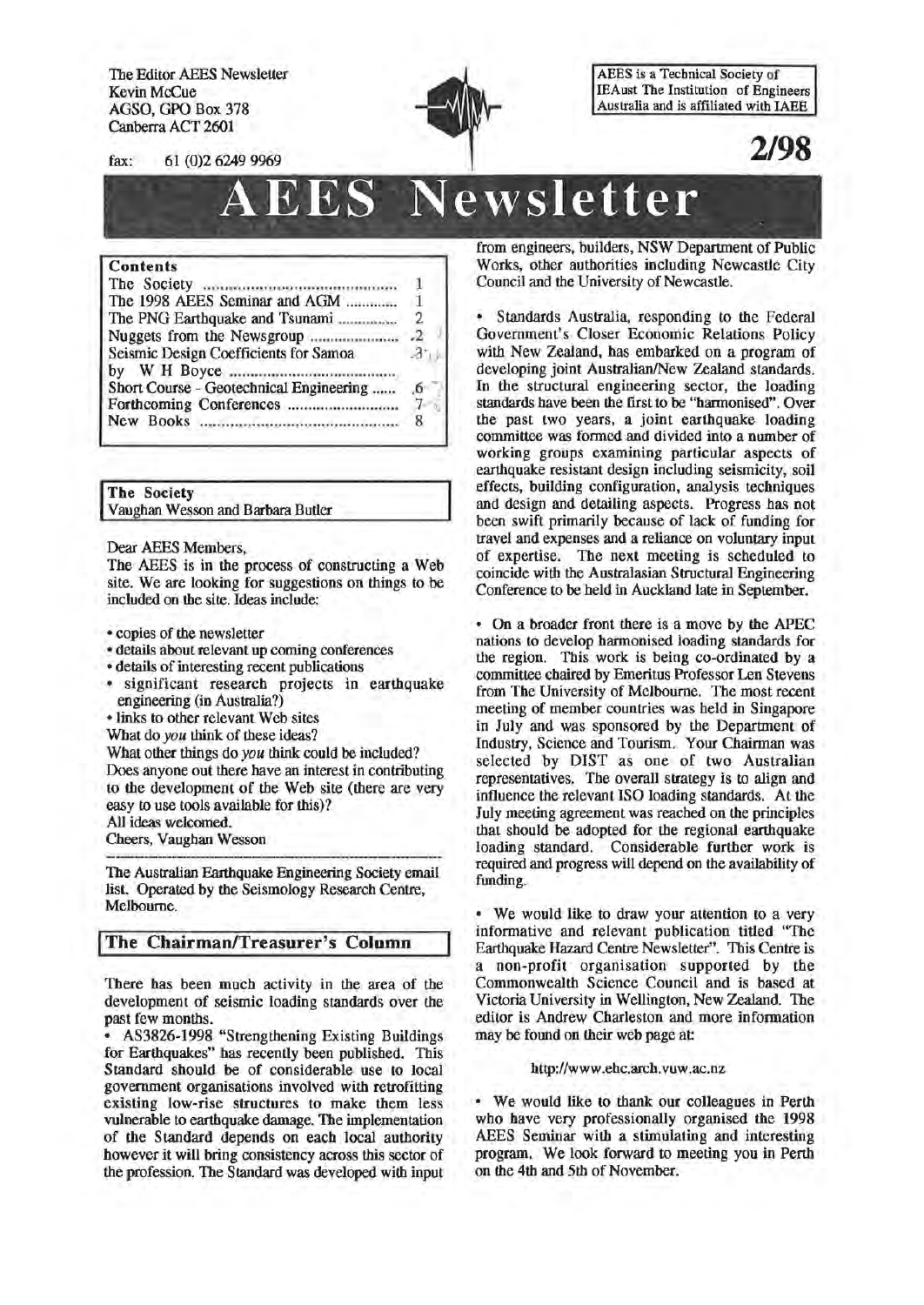# Your Society - AEES

Executive:

| President:   | Prof Graham Hutchinson                 |
|--------------|----------------------------------------|
| Secretary:   | Vaughan Wesson <sup>2</sup>            |
| Treasurer:   | John Wilson                            |
|              | Immediate Past President: Charles Bubb |
| Secretariat: | Barbara Butler                         |
|              |                                        |

Committee:

Russell Cuthbertson (Qld) Peter Gregson (WA) Vagn Jensen (fas) Michael Neville (NSW) Mike Griffith (SA) and Kevin McCue (ACT)

1 Civil & Environmental Engineering Department, Seismology Research Centre, Bundoora, 3083

# ITHE 1998 AEES SEMINAR AND **AGM - PERTH WA**

The Organising Committee is:

| Peter Gregson         | <b>AGSO</b> Mundaring                   |
|-----------------------|-----------------------------------------|
| <b>Rupert Grayson</b> | Aust Institute of Steel Construction    |
| Peter Gow             | <b>Contract and Management Services</b> |
| <b>Julian Yates</b>   | <b>State Emergency Services</b>         |
| Mike Dentith          | University of WA                        |

The Venue:

Location: Date/Time: 4 & 5 November 1998 Hotel Grand Chancellor, Perth WA Theme: *Meckering 30 Years On-How Would We Cope Today* 

Topics:

- Engineering aspects including retrofitting and upgrade
- Unreinforced masonry risks; design practise
- Seismology hazard related topics
- Disaster management responding to an earthquake
- Offshore earthquake hazards (fsunamis)
- Update on the Australian/NZ code

AGM: Monday 17:15 at Conference Venue

Conference Dinner: 'Moorings' Barrack Street Jetty

Excursion: An optional full day excursion on 6 November to Meckering, Northam and York to inspect the fault scarp, earthquake museum and AGSO's Mundaring Observatory.

On October 14 it will have been 30 years since a magnitude 6.9 earthquake struck Meckering WA, 130 km east of Perth. Most building in the township were destroyed or damaged. Faulting disrupted infrastructure including the Eastern Goldfields water supply, transcontinental railway, roads and phone lines. The fault scarp was 37 km long with a maximum displacement of 2 m vertical and 2.4 m horizontal. The carthquake was felt in an area of 700km radius

and caused damage in many towns and in Perth. Fortunately the earthquake occurred on a public holiday and there were no deaths and only 20 injuries. The damage bill was in excess of \$4M. To quote a Meckering resident: *It is amazing how in a few seconds, everyone's lives can be changed. We do not know what to do about houses. Nobody is allowed to build in Meckering until given the okay by the authorities who are making tests everywhere.* 

#### How would we cope today?

# The Aitape PNG Earthquake and Tsunami

On Friday 17 July at 6:40 pm coastal peoples of northwest Papua New Guinea region between Wewak and Vanimo and centred near Aitape felt a strong earthquake, so strong that many were unable to stand for several tens of seconds. Night was falling quickly as it does in the tropics but visibility was still a good kilometer or so and villagers observed the sea retreat. Some of the Aitape populace ran for the hills but the fishing villagers along the narrow dune fronting the Sissano Lagoon had nowhere to go.

The tsunami that then wiped those villages and several thousand inhabitants off the dune and into the lagoon leaving an occasional concrete raft or a few wooden piles was estimated to have averaged over 10m high, about the height of many of the coconut trees. Reporters also said that there were perhaps three large waves, the first the highest.

These observations were later all verified by a team of earthquake and tsunami investigators from Japan, the United States, Australia and New Zealand who measured wave heights along the beach (mostly debris heights in surviving trees), more than 18 measurements averaging 10.5m in the Sissano Lagoon region with individual heights up to 15m. There was some evidence that the wave hetght was about 3 m near the PNG/Irian Jaya border but it was less than lm at many places between there and the lagoon and at Aitape. At Wewak only 150 km away no one noticed anomalous waves and several people we spoke with did not even feel the earthquake. The tsunami was recorded as far as Japan where the amplitude was only 10 em or so, and nothing was recorded in Hawaii.

PNG is earthquake country and previous tsunamis had occurred along this coast in living memory, but not on this scale- not 10m or more. (Everingham, 1970 noted that the 1888 submarine eruption of Ritter Is volcano in Vitiaz Strait generated a 10 m tsunami). The earthquake was rated magnitude 7.0 a major earthquake but on the low end of the tsunami generating scale so what was special about this one? One international agency even had the epicentre onshore causing some commentators to speculate that a large offshore submarine landslide must have occurred. The uncertainty in the epicentre location is at least  $\pm$  50 km.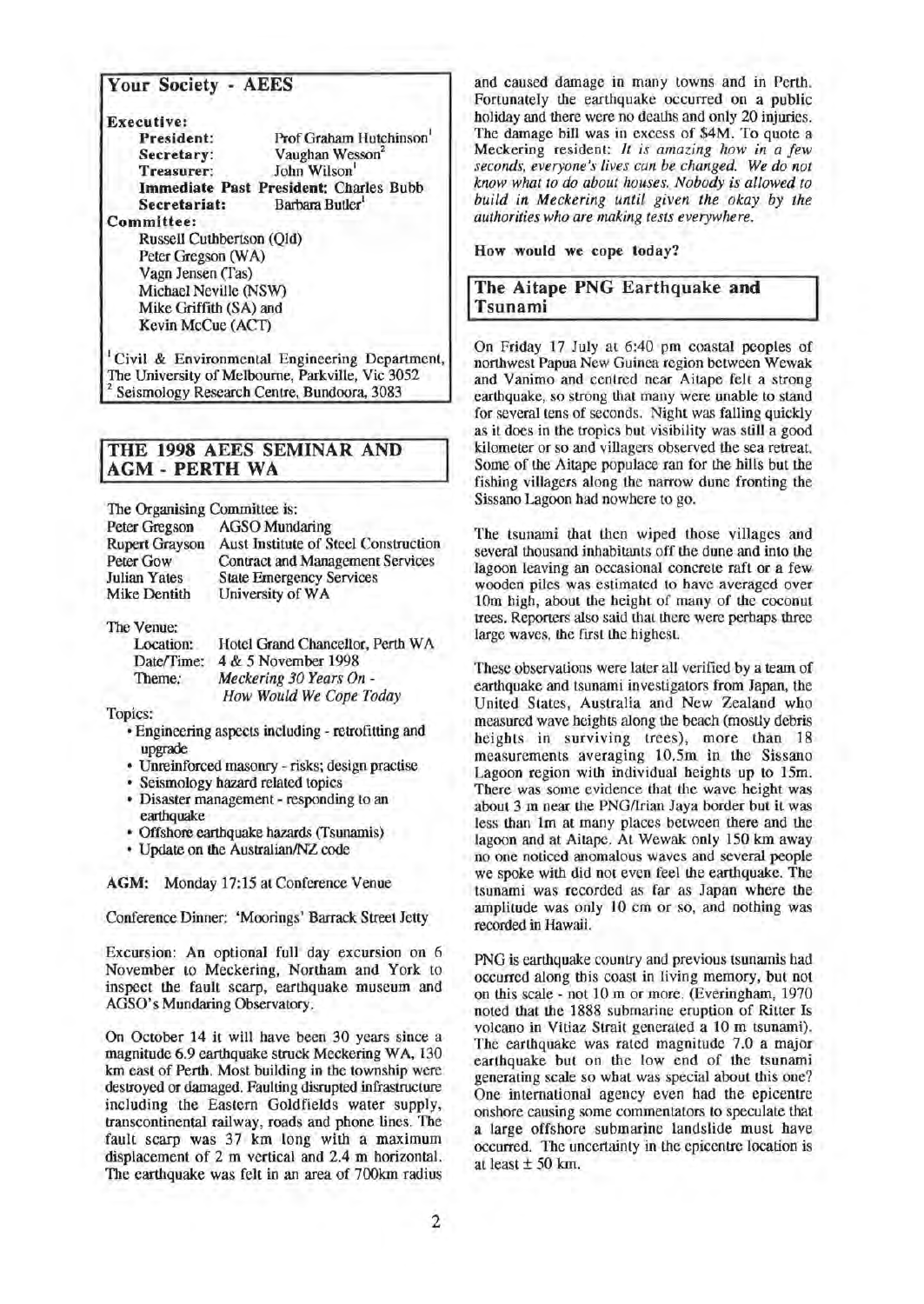So was it a special slip source, a freakish seafloor topography or a submarine landslide that caused PNG's largest tsunami and worst natural disaster in recorded history?

The immediate Australian disaster response phase was almost over when AGSO, with funding from AusAID sent AEES members Kevin McCue and Malcolm Somerville to join the PNG Geological Survey's Horst Letz in instrumenting the region to monitor aftershocks. Their mission was to record enough aftershocks to help locate the mainshock rupture so as to constrain the models for tsunami generation. Could such a wave series strike other parts of coastal New Guinea or was a local phenomenon responsible. What is the risk in PNG? and what engineering and planning methods can be embraced to ensure that such an event never recurs?

Many tens of small earthquakes were recorded in the first few days after the instruments were installed and the recorders will stay in place for a month. Future actions include an aerial mapping program which has already started to identify both the tsunami runup and safe new village sites. A research vessel will be commissioned to use sonar methods to identify possible submarine fault scarps and avalanche debris or scouring, and map the bathymetry between fault and shore in more detail.

Next issue we hope to tell you of our findings so that the tsunami modellers can work with fewer uncertainties to explain this event leading to better hazard analyses in PNG and elsewhere.

Everingham, I.B., 1970 Tsunamis in the Papua New Guinea Region, 1888- 1973. BMR Report.

#### NUGGETS FROM THE NEWSGROUP - A REGULAR FEATURE BY CHARLES BUBB

Date: Wed, 03 Jun 1998 17:11:08 +1100 Forwarded-From: klangone@inc-net.com Subject: Historical Earthquakes The same is quite true for the Boston area. Our events of note were: 1638\*, 1727 and 1755.

It's very hard to bring home the reality of seismic risk when there's been no activity in a long while. Buildings and ground conditions in Boston would make for a nasty disaster if the magnitude of those historical events were to occur again.

Of course we don't really understand what causes the earthquakes in this area anyway (I don't think they're all caused by isostatic rebound... :)...

\* though the approx. epicenter was supposedly in S. Canada some people in the fteld believe it to have been in central New Hampshire, which would have given Boston a good ride.

An additional problem is the relative age of New York's building stock which is a lot older than its Californian counterparts, and many parts of the city have been around long before any form of comprehensive code has been in effect. How does one retrofit a city like New York?

A good example of a city with a moderate seismic background and long return periods is Lisbon. There is plenty of historical evidence to support that the Azores-Gibraltar fault broke catastrophically not only in the well known 1755 EQ, but in 1356, 382 and 60BC. There is also a large instumental event in 1969. All these are very powerful EQs located a considerable distance offshore and contrast with the more sparse close-range seismic activity which has large destructive EQs only in 1531 and 1909. The return period is so crratic...

The point I am trying to make is that most people in Lisbon today -and elsewhere- believe the 1755 event was a sort of one-off apochryphal event which is not going to happen again.

This is of course, nonsense

Patrick

From: "Kathleen Langone" <klangone@inc-net.com> Newsgroups: sci.geo.earthquakes<br>Forwarded-From: jones@ jones@gps.caltech.edu,

lucy jones@caltech.edu

MW Musson wrote:

Martin Cline <cline40@home.com> wrote in article

If someone predicts that an earthquake will happen in California based on some sort of theory, and posts the prediction in a newsgroup, does that constitute practicing geology in California? If so, what are the associated liabilities to the person that makes the prediction?

A question still untested is this - if someone predicts an earthquake in California and it doesn't occur, can he be sued for the disruption caused by his prediction? Roger Musson

Actually, the answer is clearly yes. Jim Whitcomb was sued back in 1977 for damaging property values with a prediction/test of the dilatancy diffusion hypothesis. He predicted a M4.5 in the San Fernando Valley for 6 months in the future. The lawsuit was dismissed because the plaintiff could not show that property values had actually been damaged. The earthquake did not occur but I don't think that was an issue in the suit.

In response to this, the State of California set up the California Earthquake Prediction Evaluation Council, a panel of experts to evaluate predictions and advise the Governor as to the reliability of predictions. Part of the legislation establishing the Council states that if a prediction is presented to the Council for evaluation, the predictor is protected from litigation. The Council still exists and has been part of the process of issuing advisories for foreshocks and aftershocks. The appropriate mechanism for someone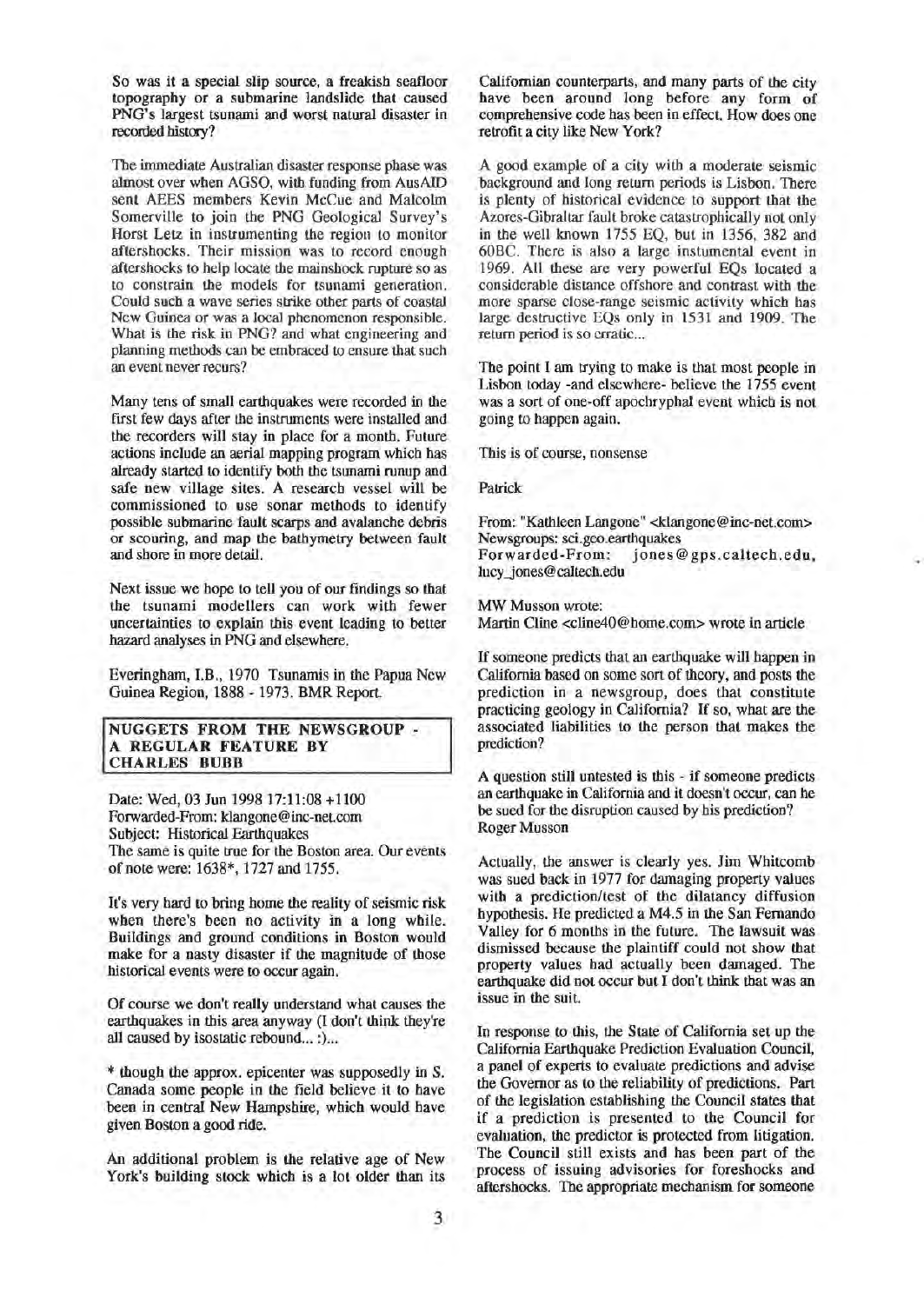who believes they have a valid earthquake prediction and wants the government to act on it is to present it to the Council who will advise the Governor. It does require that the method be explainable so the council can evaluate the scientific validity. I believe that the predictor is protected from litigation even if the Council calls the predicition unreliable because presumeably no one will spend money on the predicition after the Council bas rejected it. The reason behind this was to encourage people to go forward with prediciton research and not let fear of litigation prevent useful research or dissemination of a prediciton.

Lucy Jones USGS, speaking for myself

*Charles* 

*The AEES subscription year is from 1 Dec to 30 November. It is difficult and expensive to send each member an individual reminder that fees are due so please help us by sending your subscription for 1997198 to AEES (attn: John Wilson, Civil and Environmental Engineering Dept, Melbourne*  University Parkville Vic 3052) or renew through *IEAust's annual subscription system by marking AEES your preferred Society. If you change address or* if *you know a member who is not receiving the newsletter please advise the Secretary, many newsletters are returned.* 

**Seismic Design Coefficients for Samoa** by W. H. Boyce M. EERI, M AEES Cameron McNamara Consultants, Milton, Australia

A probabilistic seismic hazard analysis has been carried out for Samoa using data from NGDC and the Esteva-Villaverde attenuation relationship. A plot of acceleration coefficient contours has been produced and it is concluded that reasonable design coefficients are 0.20 for Western Samoa and 0.15 for American Samoa.

#### INIRODUCTION

As part of the design process for a Hydro-power project in Western Samoa it was necessary to determine appropriate design loadings to account for earthquake effects.

Current practice in Western Samoa is to design structures to the requirements of the New Zealand loading code (SANZ, 1984) using Zone B coefficients although there is a 1974 recommendation from the New Zealand Department of Scientific and Industrial Research to use Zone A coefficients. Practice in American Samoa is to use UBC Zone 3. The Applied Technology Council guidelines (ATC, 1984) give an acceleration coefficient of 0.20 for American Samoa.

It was deemed necessary to carry out a seismic hazard analysis for the site to determine acceleration coefficients for use in the design of the project. There were severe constraints on time and cost and the analysis was carried out within these constraints. These constraints are common for engineering consulting work but are often not recognised by the wider engineering, scientific and general community.

#### SEISMIC HAZARD ANALYSIS

The seismic hazard analysis was based on the probabilistic method of Cornell (1968) and McGuire (1976), encompassed in the computer program EQRISK. The method requires the following information:

- earthquake source zones
- magnitude-frequency relationship for each source zone

$$
\log N = a - bM \tag{1}
$$

where  $N =$  number of earthquakes with magnitude M or greater for unit time

• maximum magnitude earthquake in each source zone (this truncates the magnitude-frequency relationship)

attenuation relationship to give peak ground acceleration as a function of magnitude and distance

The output from the above process is Peak Ground Acceleration (PGA) as a function of Average Recurrence Interval. The value for the chosen recurrence interval becomes the coefficient used to detennine the design response spectrum.

#### EARTHQUAKE DATA

Earthquake data for the region was obtained from the National Geophysical Data Center (NGDC) of the National Oceanic and Atmospheric Administration, U.S. Department of Commerce in Boulder, Colorado. As a practical issue although the data was requested by airmail and was so requested by NGDC the data arrived by sea and this curtailed the time available to consider and assess the data, carry out the hazard analysis and prepare a report to a matter of a few (hectic) days.

The NGDC files contain data from 1900 to the present. The NGDC data was supplemented by reference to recent work by Abe (1981 & 1984) and Abe and Noguchi (1983 a,b) who have carefully recomputed magnitudes of large earthquakes occurring between 1897 and 1980.

Earthquake epicentres are plotted on Figure 1 and the five source zones used in the analysis are also plotted on this Figure. In the event the only zones contributing to the result were  $4 \& 5$  together with the background seismicity.

#### MAGNITUDE -FREQUENCY RELATIONSHIPS

The most intense activity near Samoa occurs in the Tonga-Kermadec trench where the Australian (or Indian or Fijian) plate forms a subduction zone with the Pacific plate. Samoa lies near the north-eastern tip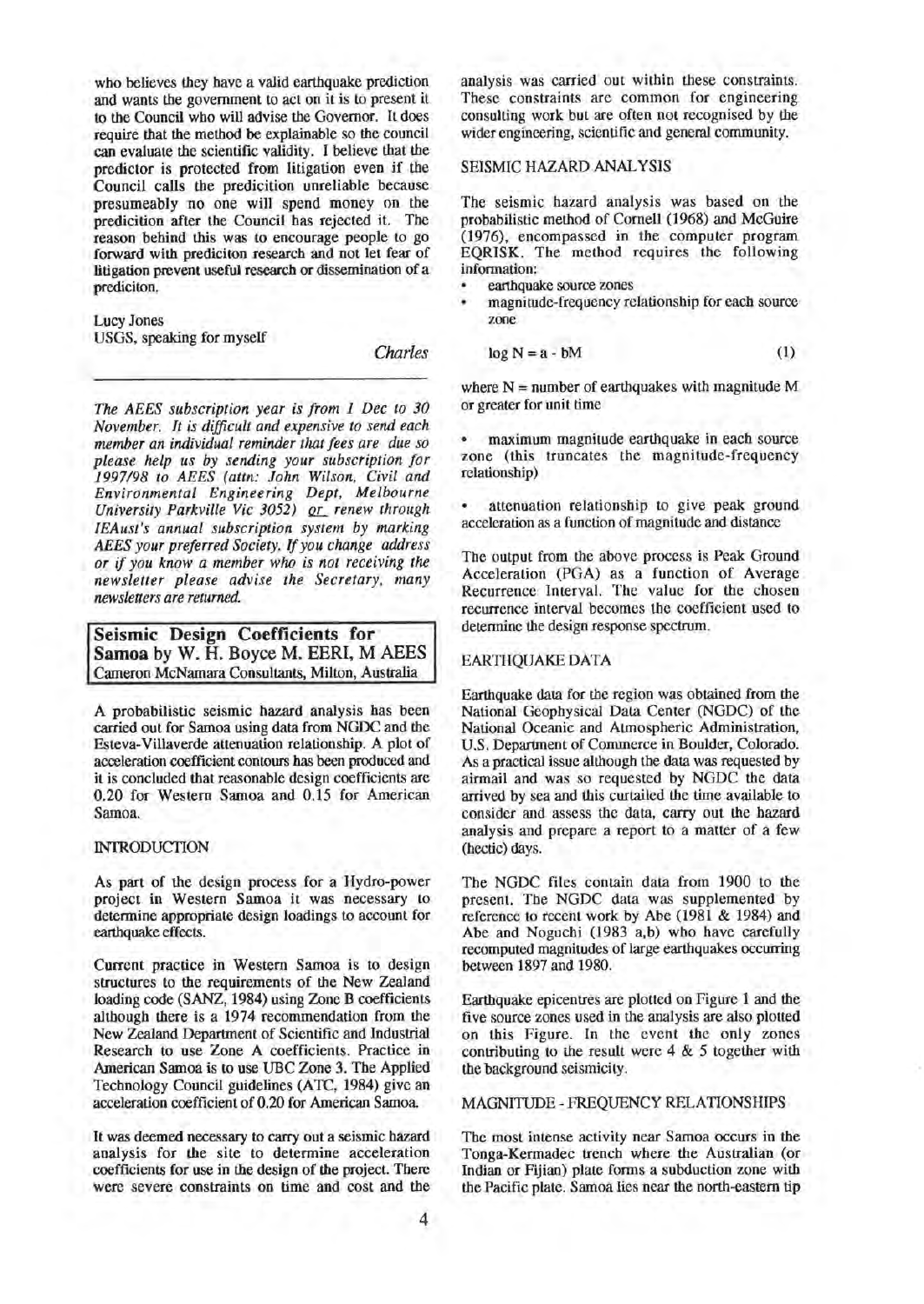of this trench. Activity in the five source zones in this trench was combined to determine the slope of the magnitude-frequency relationship. The relationship for each zone was then based on its activity rate for magnitude 6 or greater with a slope parallel to that of the combined source zones. Confirmation of this approach was provided by McGuire (1977) when the reference was found after the study had been completed.



By inspection of the NGOC data it was reckoned that earthquakes had been detected for the following

| Magnitude | Period      |
|-----------|-------------|
|           | 1904 - 1986 |
| $6 - 7$   | 1930 - 1986 |
|           | 1963 - 1986 |

In calculating the cumulative exceedances per annum the above time periods were used for the respective magnitude ranges. The number of large earthquakes in the NGOC files was considerably in excess of the numbers provided by Abe (1981 & 1984) and Abe & Noguchi (1983 a & b). The Abe & Noguchi values were used to determine the slope of the magnitude frequency relationship.

Background seismicity was arrived at by considering the number of earthquakes of magnitude 6 or greater in the surrounding area outside the source zones and again using a slope equal to that of the combined source zones.

Parameters of the magnitude-frequency relationships used in the study for each source zone and the maximum magnitude earthquake for each zone are set out below:

| Zone                    | a1.     | b    | Focal<br>Depth<br>(km) | Mmax |
|-------------------------|---------|------|------------------------|------|
|                         | 13 400  | 1.25 | 500                    | Q    |
| $\overline{2}$          | 8 000   | 1.25 | 100                    | g    |
| $\overline{\mathbf{3}}$ | 8 0 0 0 | 1.25 | 500                    | 9    |
| 4                       | 13 400  | 1.25 | 50                     | g    |
| 5                       | 340     | 1.25 | 50                     | 7.5  |
| <b>Back</b><br>ground   | 10      | 1.25 | 50                     |      |

al. is number of events per year of magnitude 3 or greater

## ATTENUATION RELATIONSHIP

Numerous attenuation relationships have been published and many of these are listed by McGuire (1976) and Campbell (1985). No relationship has been developed for the Samoan region and in this study the results of Esteva & Villaverde (1973) were adopted. Esteva & Villaverde took the natural logarithm of the peak ground acceleration (PGA) as a normally distributed random variable with mean  $\mu$  and standard deviation  $\sigma$  and produced the following results:



... **s;.o ,ooo ueo** , ... AVERAGE RECURRENCE INTERVAL <YEARS!

Figure 2 Peak Ground Acceleration Versus Average Recurrence Interval



Figure 3 Acceleration Coefficient Contours for Samoa (500 year average recurrence interval)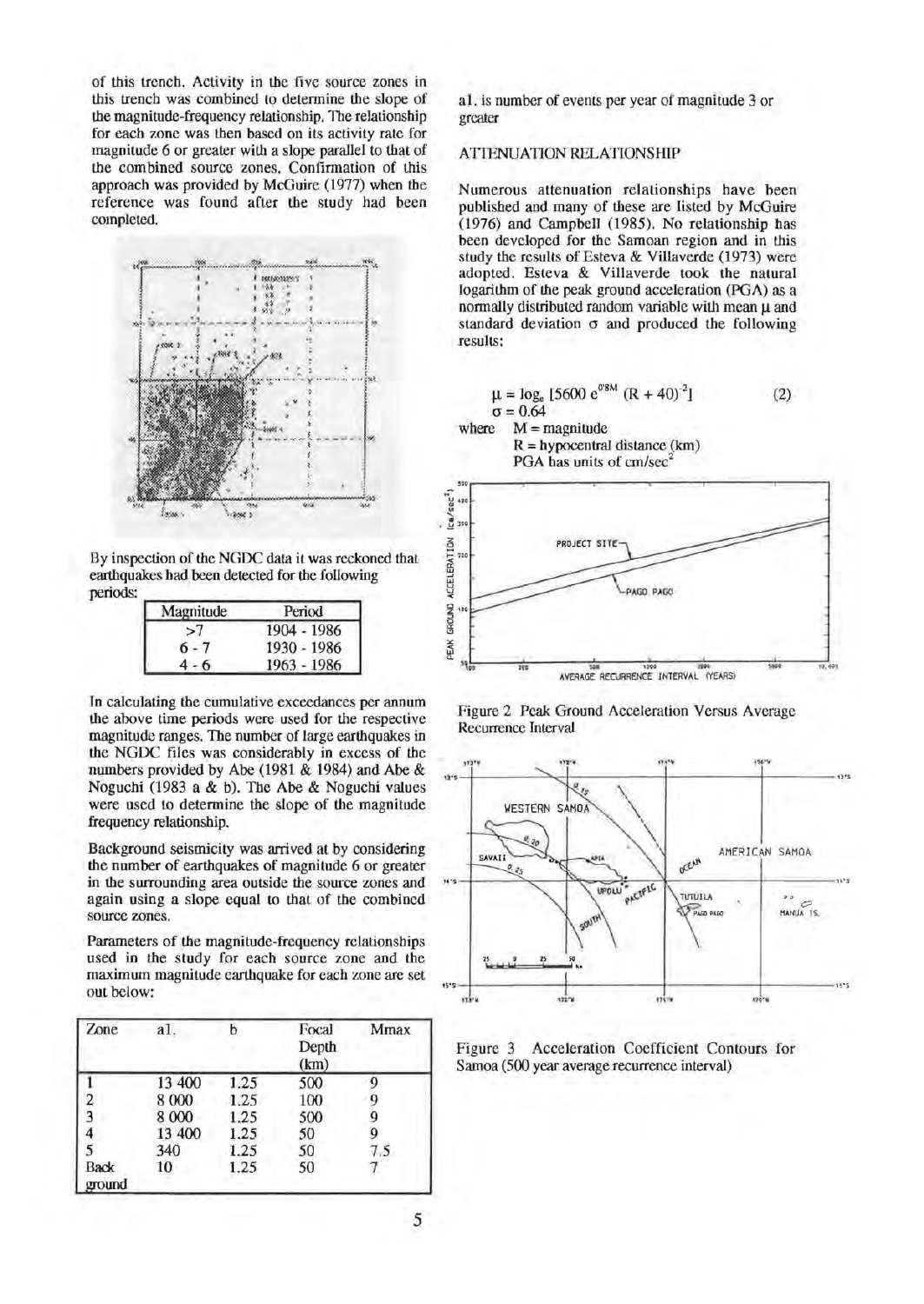#### RESULTS

Results of the hazard analysis are shown in Figures 2 and 3. In Figure 2 the PGA is plotted as a function of average recurrence interval for the project site (and also for Pago Pago). Based on this figure an acceleration coefficient of 0.17 (being the value corresponding to an average recurrence interval of 500 years) was selected for the design of structures connected with the project.

As an extension to the study the PGA at a grid of sites was determined and the acceleration coefficient plot shown in Figure 3 was produced. This should be regarded as a first pass at zoning the countries. Based on this plot it would be reasonable to use an acceleration coefficient of 0.20 in Western Samoa and 0.15 in American Samoa. The basis for the value of 0.20 for American Samoa is not given in the ATC document. The background seismicity used in this study produced a coefficient of 0.146.

It should be noted that the acceleration coefficient should be used in conjunction with the ATC Guidelines (1984) to detennine design forces for structures. For earth dams the coefficient should be used in conjunction with references such as Seed & Martin (1966), Seed (1979), Ambraseys & Sarma (1967).

#### CONCLUSIONS

The following conclusions derive from this study:

- The probabilistic method of Cornell & McGuire can be used to produce a consistent set of acceleration coefficients for design purposes.
- The data files of NGDC supplemented by the Abe and Noguchi results are adequate to determine magnitude-frequency relationships in highly seismic areas.
- Since background activity has such a marked effect for sites outside source zones it deserves greater attention than has commonly been given to it.
- Based on this study, reasonable acceleration coefficients for design in Samoa are 0.20 for Western Samoa and 0.15 for American Samoa.

#### ACKNOWLEDGEMENTS

The reference to Abe and Noguchi's work was provided by Euan Smith of the New Zealand Department of Scientific and Industrial Research.

#### **REFERENCES**

Abe, K., (1981) "Magnitudes of large shallow earthquakes from 1904 to 1980", Phys. Earth Planet. Inter., 27: 72-92.

Abe, K. and Noguchi, S., (1983a) "Determination of magnitude for large shallow earthquakes 1898-1917", Phys. Earth Planet. Inter., 32: 45-59.

Abe, K. and Noguchi, S., (1983b) "Revision of magnitudes of large shallow earthquakes, 1897-1912", Phys. Earth Planet. Inter., 32: 1-11.

Abe, K., (1984) "Complements to "Magnitudes of large shallow earthquakes from 1904 to 1980"", Phys. Earth Planet. Inter., 34: 17-23.

Ambraseys & Sarma, (1967) "The Response of earth dams to strong earthquakes", Geotechnique, 17, 181- 213.

ATC, (1984) Tentative Provisions for the Development of Seismic Regulations for Buildings, ATC-3-06. Applied Technology Council, Palo Alto.

Campbell K.W., (1985) "Strong Ground Motion Attenuation Relations: A Ten-Year Perspective", Earthquake Spectra Vol1:4, August, 759-804.

Cornell C.A., (1968) "Engineering Seismic Risk Analysis", BSSA, 58, 5, 1583 - 1606.

Esteva, L. & Villaverde, R., (1973) "Seismic Risk, design spectra and structural reliability", 5th World Conference Earthquake Engineering, Rome, Proc. Vol 2, 2586-2596.

McGuire, R.K., (1976) EQRISK: Evaluation of Earthquake Risk to Site, United States Dept of the Interior, Geological survey, Open-File Report 76-67.

McGuire, R.K. (1977) "Effects of Uncertainty in Seismicity on Estimates of Seismic Hazard for the East Coast of the United States", BSSA, 67, 3, 837- 848.

SANZ (1984) NZS4203, Code of Practice for General Structural Design and Design Loadings for Buildings, Standards Association of New Zealand.

Seed & Martin, (1966) "The Seismic Coefficient in Earth Dam Design" ASCE, SM3, May.

Seed, (1979) "Considerations in the earthquakeresistant design of earth and rockfill dams", Geotechnique, 29, No. 3, 215-263.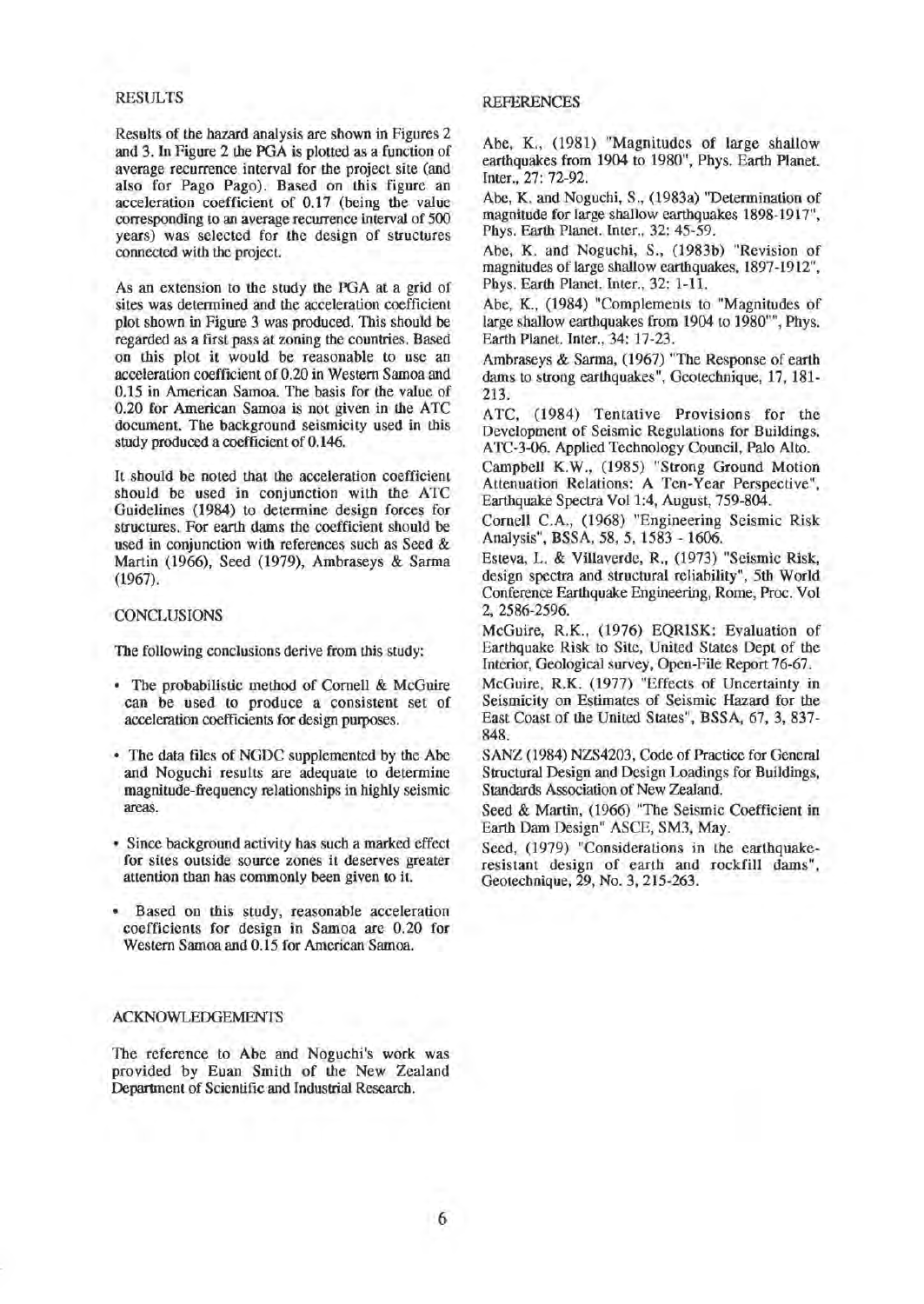

Understanding the performance of earth structures under seismic conditions requires a holistic approach which combines the principles of engineering seismology with the fundamentals of soil mechanics and soil dynamics. This course will present an integrated approach which will appeal to geotechnical engineers, engineering geologists earth scientists and other professionals concerned with the safety of:

- (a) infrastructure systems, and
- (b) individual structures such as dams, foundations and retaining walls.

# Objectives:

The course will highlight understanding of the physical phenomena concerned with earthquake occurrence, associated effects on earth masses and geotechnical structures and implications for geotechnical analysis and design. Lectures will focus on:

- (a) fundamentals of engineering seismology, interpretation of strong motion data and seismic risk analysis
- (b) behaviour of soils under dynamic and cyclic loads
- (c) proven methods of analysis for stability and permanent ground deformations
- (d) performance evaluation of geotechnical structures
- (e) significant recent developments

# Course Leader:

The course leader and main lecturer is Dr SK Sarma, Reader at the Imperial College of Science Technology and Medicine, University of London, United Kingdom. He is a key member of a pioneering group in engineering seismology which has been at the forefront of research. Dr Sarma has established an international reputation and his slope stability and seismic analysis mtheods and related computer programs are used throughout the world. He has worked on significant consulting projects and won several awards. He presented two successful short courses in Australia between October 4 and 8, 1994 and since then there have been several requests for his return visit.

# Topics:

- Principles of Engineering Seismology, crustal deformation and faulting
- Vibrational characteristics of ground during earthquakes
- Effects of surface geology on ground motions; attenuation laws
- Seismic risk analysis, calculation of design ground motions at a site
- Strong motion instrumentation and interpretation of strong motion data
- Ground response spectra
- Vibration of elastic systems
- Application of strong motion response spectra for design pruposes
- Behaviour of soils under dynamic and cyclic loading; the estimation of excess pore water pressures generated during earthquakes; liquefaction
- Detailed presentation concerning the use of Sarma's (1973 and 1979) methods of limit equilibrium analysis including the use of inclined slices
- Extensions of limit equilibrium approaches to seismic bearing capacity and earth pressure problems
- Displacements of sliding blocks for seismic design of earth dams and embankments
- Recent developments and the use of advanced concepts and techniques.

#### Registration and Accommodation:

Mr James Cook, Conference Convenor Unicentre,University of Wollongong Northfields A venue Wollongong, NSW, 2522, Australia Ph: (02) 4221 8095 Fax: (02) 4221 8001 E-mail: James\_Cook@uow.edu.au

## Technical Enquiries:

Professor RN Chowdhury Dept Civil, Mining & Environmental Engineering University of Wollongong Northfields Avenue, Wollongong, NSW 2522

Tel: 61-2-42213037, Fax: 61-2-42213238